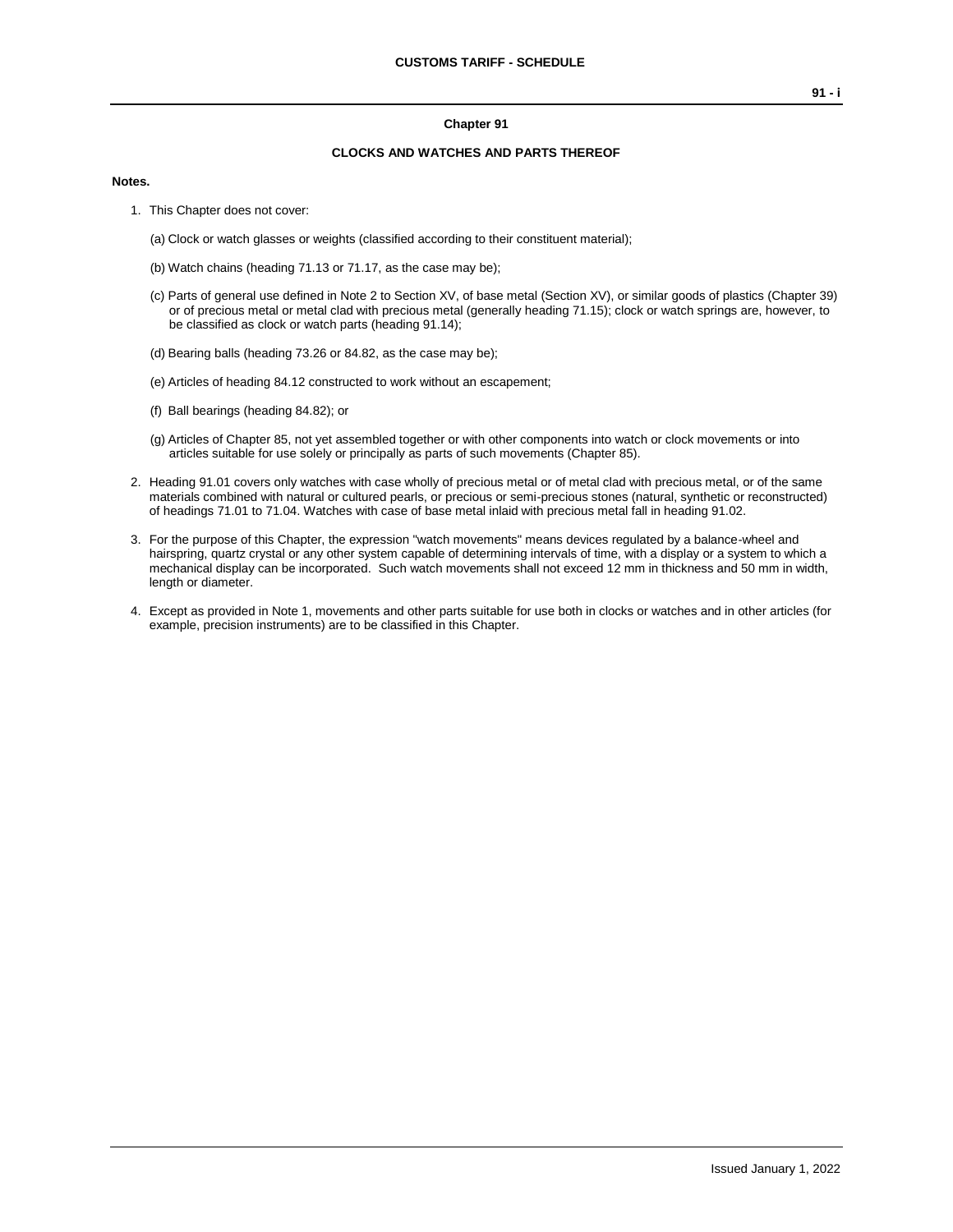## **CUSTOMS TARIFF - SCHEDULE**

| <b>Tariff</b><br>Item     | SS | <b>Description of Goods</b>                                                                                                                       | Unit of<br>Meas. | <b>MFN</b><br><b>Tariff</b> | <b>Applicable</b><br><b>Preferential Tariffs</b>                                                                                  |
|---------------------------|----|---------------------------------------------------------------------------------------------------------------------------------------------------|------------------|-----------------------------|-----------------------------------------------------------------------------------------------------------------------------------|
| 91.01                     |    | Wrist-watches, pocket-watches and other watches, including stop-<br>watches, with case of precious metal or of metal clad with precious<br>metal. |                  |                             |                                                                                                                                   |
|                           |    | -Wrist-watches, electrically operated, whether or not incorporating a<br>stop-watch facility:                                                     |                  |                             |                                                                                                                                   |
|                           |    | 9101.11.00 00 - - With mechanical display only                                                                                                    | <b>NMB</b>       | 5%                          | CCCT, LDCT, UST,<br>MXT, CIAT, CT, CRT, IT,<br>NT, SLT, PT, COLT, JT,<br>PAT, HNT, KRT, CEUT,<br>UAT, CPTPT, UKT: Free<br>GPT: 3% |
| 9101.19.00 00 - - Other   |    |                                                                                                                                                   | <b>NMB</b>       | 5%                          | CCCT, LDCT, UST,<br>MXT, CIAT, CT, CRT, IT,<br>NT, SLT, PT, COLT, JT,<br>PAT, HNT, KRT, CEUT,<br>UAT, CPTPT, UKT: Free<br>GPT: 3% |
|                           |    | -Other wrist-watches, whether or not incorporating a stop-watch facility:                                                                         |                  |                             |                                                                                                                                   |
|                           |    | 9101.21.00 00 - - With automatic winding                                                                                                          | <b>NMB</b>       | 5%                          | CCCT, LDCT, UST,<br>MXT, CIAT, CT, CRT, IT,<br>NT, SLT, PT, COLT, JT,<br>PAT, HNT, KRT, CEUT,<br>UAT, CPTPT, UKT: Free<br>GPT: 3% |
| 9101.29.00 00 - - Other   |    |                                                                                                                                                   | <b>NMB</b>       | 5%                          | CCCT, LDCT, UST,<br>MXT, CIAT, CT, CRT, IT,<br>NT, SLT, PT, COLT, JT,<br>PAT, HNT, KRT, CEUT,<br>UAT, CPTPT, UKT: Free<br>GPT: 3% |
|                           |    | -Other:                                                                                                                                           |                  |                             |                                                                                                                                   |
| 9101.91                   |    | --Electrically operated                                                                                                                           |                  |                             |                                                                                                                                   |
|                           |    | 9101.91.10 00 - - - Stop-watches                                                                                                                  | <b>NMB</b>       | Free                        | CCCT, LDCT, GPT, UST,<br>MXT, CIAT, CT, CRT, IT,<br>NT, SLT, PT, COLT, JT,<br>PAT, HNT, KRT, CEUT,<br>UAT, CPTPT, UKT: Free       |
| 9101.91.90 00 - - - Other |    |                                                                                                                                                   | <b>NMB</b>       | $5\%$                       | CCCT, LDCT, UST,<br>MXT, CIAT, CT, CRT, IT,<br>NT, SLT, PT, COLT, JT,<br>PAT, HNT, KRT, CEUT,<br>UAT, CPTPT, UKT: Free<br>GPT: 3% |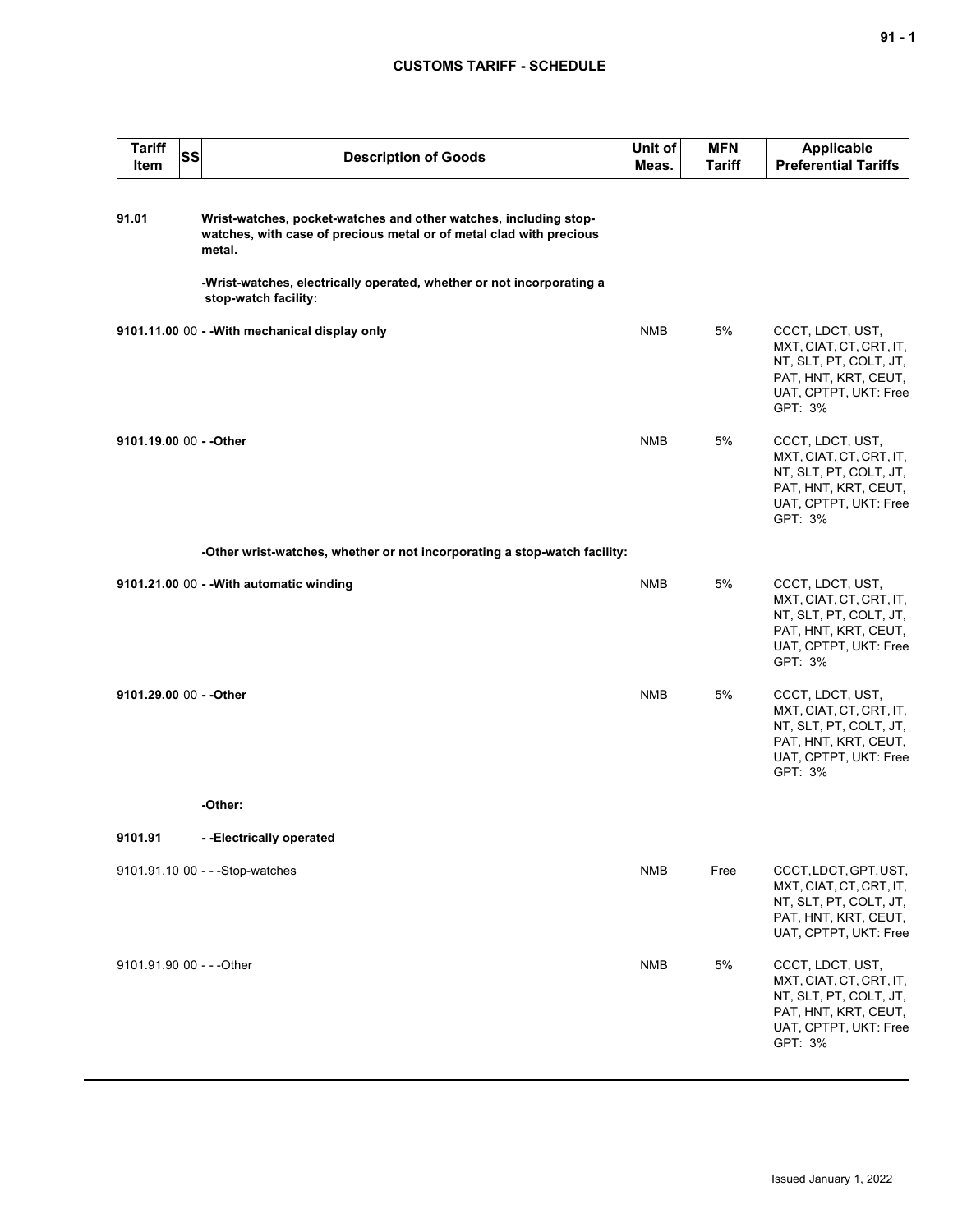| <b>Tariff</b><br><b>SS</b> | <b>Description of Goods</b>                                                                                     | Unit of    | <b>MFN</b>    | Applicable                                                                                                                        |
|----------------------------|-----------------------------------------------------------------------------------------------------------------|------------|---------------|-----------------------------------------------------------------------------------------------------------------------------------|
| Item                       |                                                                                                                 | Meas.      | <b>Tariff</b> | <b>Preferential Tariffs</b>                                                                                                       |
| 9101.99.00 00 - - Other    |                                                                                                                 | <b>NMB</b> | 5%            | CCCT, LDCT, UST,<br>MXT, CIAT, CT, CRT, IT,<br>NT, SLT, PT, COLT, JT,<br>PAT, HNT, KRT, CEUT,<br>UAT, CPTPT, UKT: Free<br>GPT: 3% |
| 91.02                      | Wrist-watches, pocket-watches and other watches, including stop-<br>watches, other than those of heading 91.01. |            |               |                                                                                                                                   |
|                            | -Wrist-watches, electrically operated, whether or not incorporating a<br>stop-watch facility:                   |            |               |                                                                                                                                   |
|                            | 9102.11.00 00 - - With mechanical display only                                                                  | <b>NMB</b> | 5%            | CCCT, LDCT, UST,<br>MXT, CIAT, CT, CRT, IT,<br>NT, SLT, PT, COLT, JT,<br>PAT, HNT, KRT, CEUT,<br>UAT, CPTPT, UKT: Free<br>GPT: 3% |
|                            | 9102.12.00 00 - - With opto-electronic display only                                                             | <b>NMB</b> | 5%            | CCCT, LDCT, UST,<br>MXT, CIAT, CT, CRT, IT,<br>NT, SLT, PT, COLT, JT,<br>PAT, HNT, KRT, CEUT,<br>UAT, CPTPT, UKT: Free<br>GPT: 3% |
| 9102.19.00 00 - - Other    |                                                                                                                 | <b>NMB</b> | 5%            | CCCT, LDCT, UST,<br>MXT, CIAT, CT, CRT, IT,<br>NT, SLT, PT, COLT, JT,<br>PAT, HNT, KRT, CEUT,<br>UAT, CPTPT, UKT: Free<br>GPT: 3% |
|                            | -Other wrist-watches, whether or not incorporating a stop-watch facility:                                       |            |               |                                                                                                                                   |
|                            | 9102.21.00 00 - - With automatic winding                                                                        | <b>NMB</b> | 5%            | CCCT, LDCT, UST,<br>MXT, CIAT, CT, CRT, IT,<br>NT, SLT, PT, COLT, JT,<br>PAT, HNT, KRT, CEUT,<br>UAT, CPTPT, UKT: Free<br>GPT: 3% |
| 9102.29.00 00 - - Other    |                                                                                                                 | <b>NMB</b> | 5%            | CCCT, LDCT, UST,<br>MXT, CIAT, CT, CRT, IT,<br>NT, SLT, PT, COLT, JT,<br>PAT, HNT, KRT, CEUT,<br>UAT, CPTPT, UKT: Free<br>GPT: 3% |
|                            | -Other:                                                                                                         |            |               |                                                                                                                                   |
| 9102.91                    | --Electrically operated                                                                                         |            |               |                                                                                                                                   |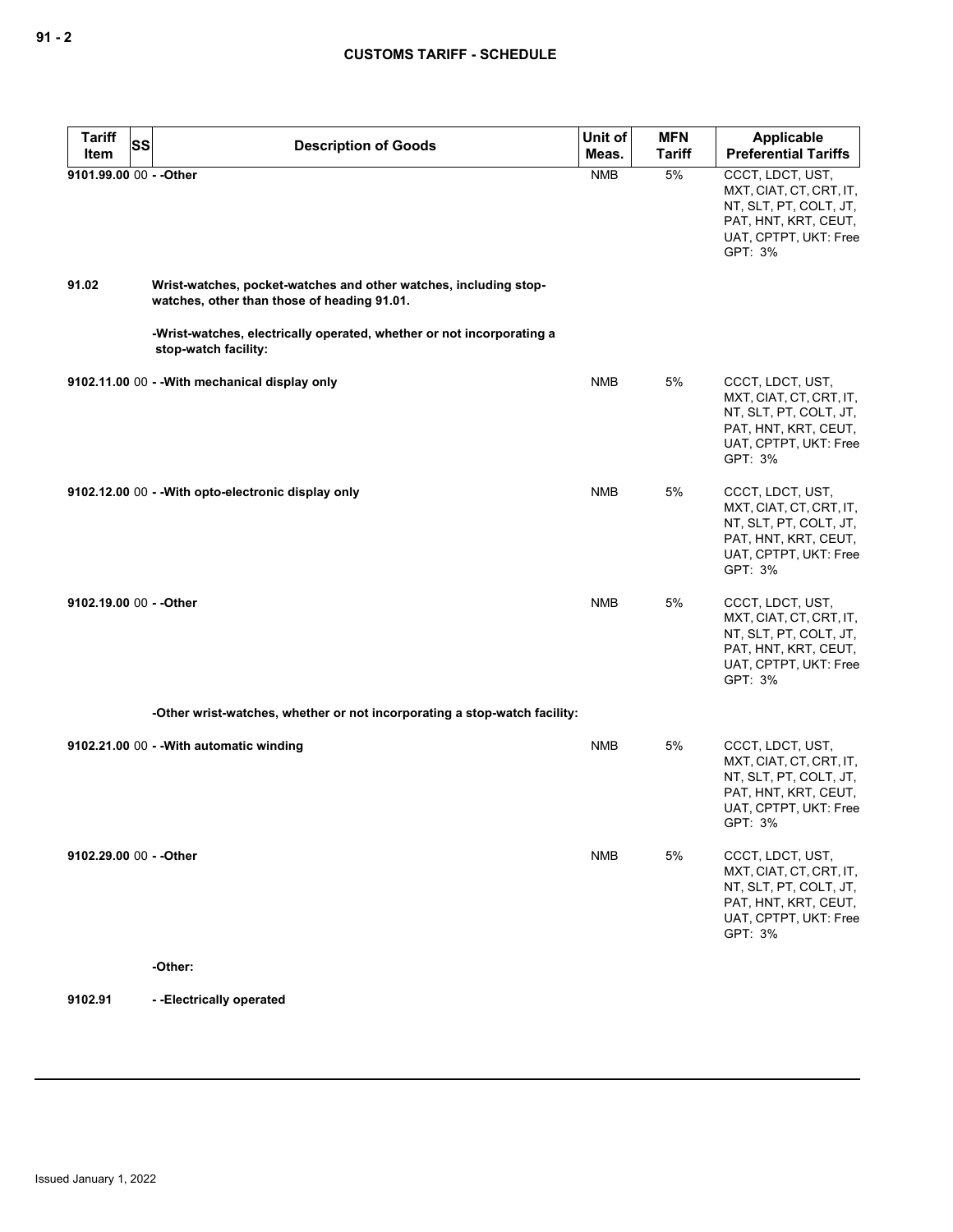| ×<br>۰. | v<br>۰. |
|---------|---------|
|---------|---------|

| <b>Tariff</b><br><b>Item</b> | <b>SS</b><br><b>Description of Goods</b>                                                                             | Unit of<br>Meas. | <b>MFN</b><br><b>Tariff</b> | <b>Applicable</b><br><b>Preferential Tariffs</b>                                                                                  |
|------------------------------|----------------------------------------------------------------------------------------------------------------------|------------------|-----------------------------|-----------------------------------------------------------------------------------------------------------------------------------|
|                              | 9102.91.10 00 - - - Stop-watches                                                                                     | <b>NMB</b>       | Free                        | CCCT, LDCT, GPT, UST,<br>MXT, CIAT, CT, CRT, IT,<br>NT, SLT, PT, COLT, JT,<br>PAT, HNT, KRT, CEUT,<br>UAT, CPTPT, UKT: Free       |
| 9102.91.90 00 - - - Other    |                                                                                                                      | <b>NMB</b>       | 5%                          | CCCT, LDCT, UST,<br>MXT, CIAT, CT, CRT, IT,<br>NT, SLT, PT, COLT, JT,<br>PAT, HNT, KRT, CEUT,<br>UAT, CPTPT, UKT: Free<br>GPT: 3% |
| 9102.99.00 00 - - Other      |                                                                                                                      | <b>NMB</b>       | 5%                          | CCCT, LDCT, UST,<br>MXT, CIAT, CT, CRT, IT,<br>NT, SLT, PT, COLT, JT,<br>PAT, HNT, KRT, CEUT,<br>UAT, CPTPT, UKT: Free<br>GPT: 3% |
| 91.03                        | Clocks with watch movements, excluding clocks of heading 91.04.                                                      |                  |                             |                                                                                                                                   |
|                              | 9103.10.00 00 - Electrically operated                                                                                | <b>NMB</b>       | 11%                         | CCCT, LDCT, UST,<br>MXT, CIAT, CT, CRT, IT,<br>NT, SLT, PT, COLT, JT,<br>PAT, HNT, KRT, CEUT,<br>UAT, CPTPT, UKT: Free<br>GPT: 8% |
| 9103.90.00 00 -Other         |                                                                                                                      | <b>NMB</b>       | 14%                         | CCCT, LDCT, UST,<br>MXT, CIAT, CT, CRT, IT,<br>NT, SLT, PT, COLT, JT,<br>PAT, HNT, KRT, CEUT,<br>UAT, CPTPT, UKT: Free<br>GPT: 8% |
|                              | 9104.00.00 00 Instrument panel clocks and clocks of a similar type for vehicles,<br>aircraft, spacecraft or vessels. | <b>NMB</b>       | Free                        | CCCT, LDCT, GPT, UST,<br>MXT, CIAT, CT, CRT, IT,<br>NT, SLT, PT, COLT, JT,<br>PAT, HNT, KRT, CEUT,<br>UAT, CPTPT, UKT: Free       |
| 91.05                        | Other clocks.                                                                                                        |                  |                             |                                                                                                                                   |
|                              | -Alarm clocks:                                                                                                       |                  |                             |                                                                                                                                   |
|                              | 9105.11.00 00 - - Electrically operated                                                                              | <b>NMB</b>       | 14%                         | CCCT, LDCT, UST,<br>MXT, CIAT, CT, CRT, IT,<br>NT, SLT, PT, COLT, JT,<br>PAT, HNT, KRT, CEUT,<br>UAT, CPTPT, UKT: Free<br>GPT: 8% |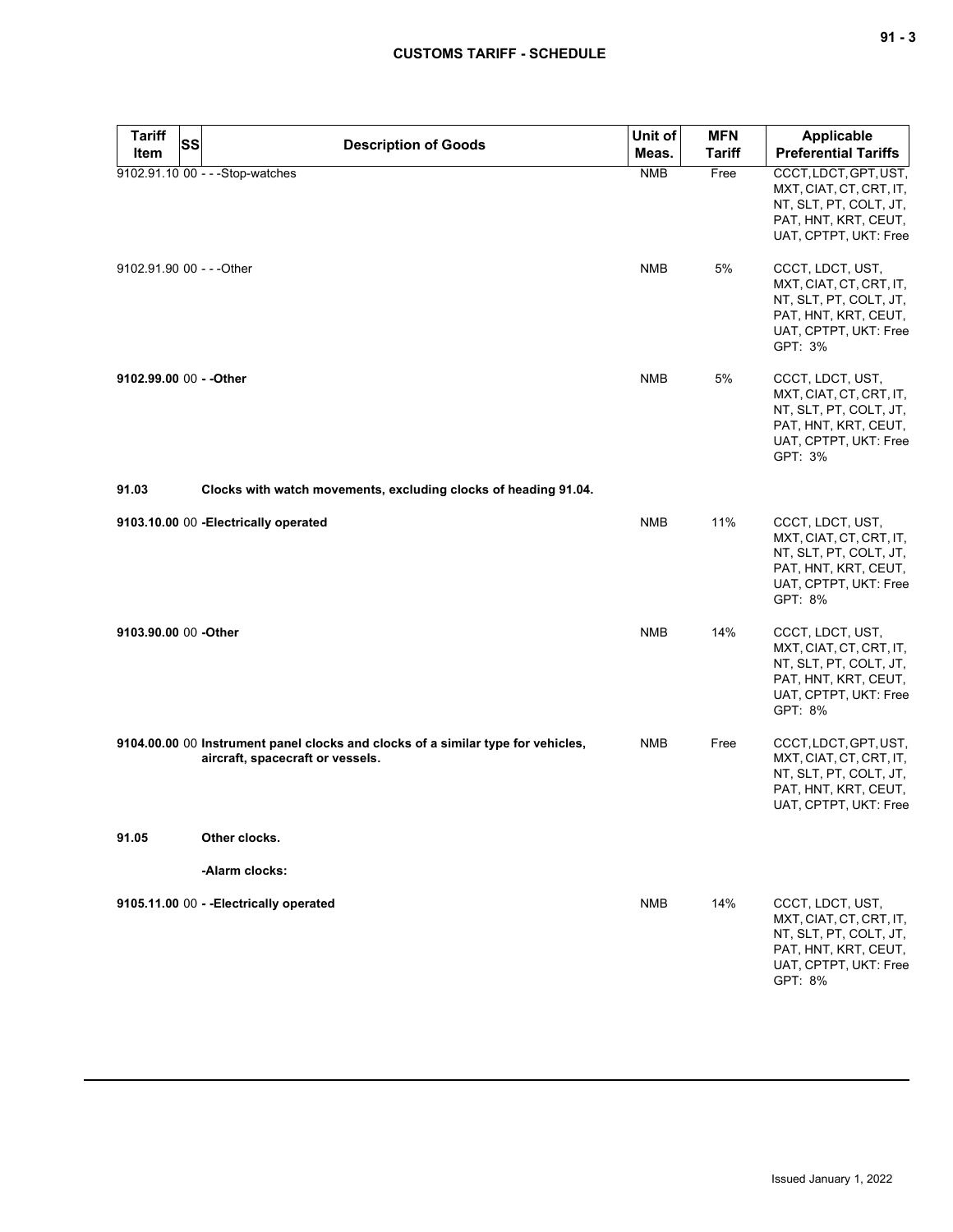| <b>Tariff</b><br><b>SS</b><br>Item | <b>Description of Goods</b>                              | Unit of<br>Meas. | MFN<br><b>Tariff</b> | <b>Applicable</b><br><b>Preferential Tariffs</b>                                                                                     |
|------------------------------------|----------------------------------------------------------|------------------|----------------------|--------------------------------------------------------------------------------------------------------------------------------------|
| 9105.19.00 00 - - Other            |                                                          | <b>NMB</b>       | 14%                  | CCCT, LDCT, UST,<br>MXT, CIAT, CT, CRT, IT,<br>NT, SLT, PT, COLT, JT,<br>PAT, HNT, KRT, CEUT,<br>UAT, CPTPT, UKT: Free<br>GPT: 8%    |
|                                    | -Wall clocks:                                            |                  |                      |                                                                                                                                      |
| 9105.21                            | --Electrically operated                                  |                  |                      |                                                                                                                                      |
|                                    | 9105.21.10 00 - - - Clock systems                        |                  | 6.5%                 | CCCT, LDCT, UST,<br>MXT, CIAT, CT, CRT, IT,<br>NT, SLT, PT, COLT, JT,<br>PAT, HNT, KRT, CEUT,<br>UAT, CPTPT, UKT: Free<br>GPT: 3%    |
| 9105.21.90 00 - - - Other          |                                                          |                  | 14%                  | CCCT, LDCT, UST,<br>MXT, CIAT, CT, CRT, IT,<br>NT, SLT, PT, COLT, JT,<br>PAT, HNT, KRT, CEUT,<br>UAT, CPTPT, UKT: Free<br>GPT: 8%    |
| 9105.29.00 00 - - Other            |                                                          | <b>NMB</b>       | 14%                  | CCCT, LDCT, UST,<br>MXT, CIAT, CT, CRT, IT,<br>NT, SLT, PT, COLT, JT,<br>PAT, HNT, KRT, CEUT,<br>UAT, CPTPT, UKT: Free<br>GPT: 8%    |
|                                    | -Other:                                                  |                  |                      |                                                                                                                                      |
| 9105.91                            | --Electrically operated                                  |                  |                      |                                                                                                                                      |
|                                    | 9105.91.10 00 - - - Clock systems                        |                  | 5%                   | CCCT, LDCT, UST,<br>MXT, CIAT, CT, CRT, IT,<br>NT, SLT, PT, COLT, JT,<br>PAT, HNT, KRT, CEUT,<br>UAT, CPTPT, UKT: Free<br>$GPI: 3\%$ |
|                                    | 9105.91.20 00 - - - Chronometers for aircraft or vessels |                  | Free                 | CCCT, LDCT, GPT, UST,<br>MXT, CIAT, CT, CRT, IT,<br>NT, SLT, PT, COLT, JT,<br>PAT, HNT, KRT, CEUT,<br>UAT, CPTPT, UKT: Free          |
| 9105.91.90 00 - - - Other          |                                                          |                  | 14%                  | CCCT, LDCT, UST,<br>MXT, CIAT, CT, CRT, IT,<br>NT, SLT, PT, COLT, JT,<br>PAT, HNT, KRT, CEUT,<br>UAT, CPTPT, UKT: Free<br>GPT: 8%    |
| 9105.99                            | --Other                                                  |                  |                      |                                                                                                                                      |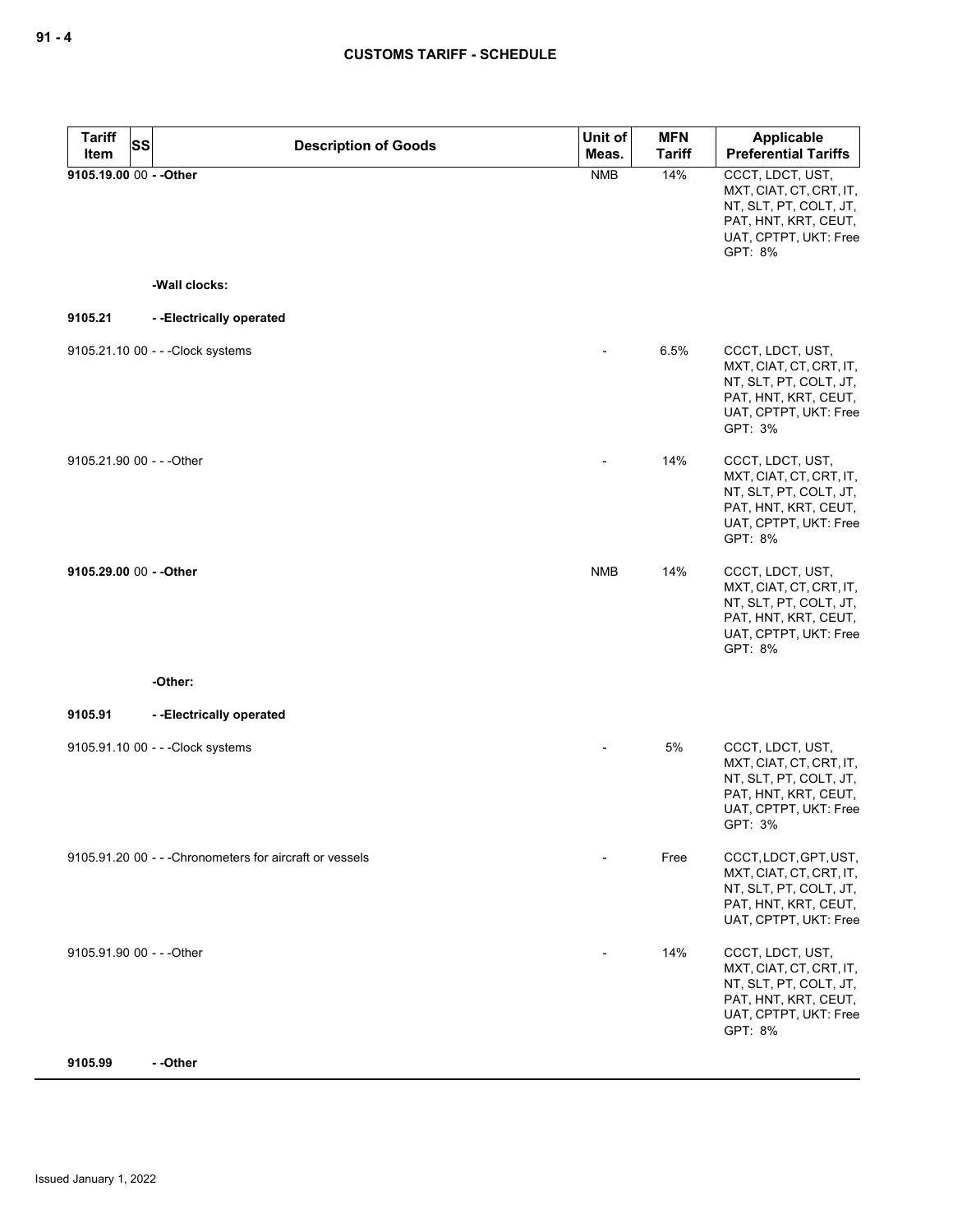| ×<br>۰. |  | ×<br>۰. |
|---------|--|---------|
|---------|--|---------|

| <b>Tariff</b><br><b>SS</b><br>Item | <b>Description of Goods</b>                                                                                                                                                                                                      | Unit of<br>Meas. | <b>MFN</b><br><b>Tariff</b> | <b>Applicable</b><br><b>Preferential Tariffs</b>                                                                                  |
|------------------------------------|----------------------------------------------------------------------------------------------------------------------------------------------------------------------------------------------------------------------------------|------------------|-----------------------------|-----------------------------------------------------------------------------------------------------------------------------------|
|                                    | 9105.99.10 00 - - - Chronometers for aircraft or vessels                                                                                                                                                                         |                  | Free                        | CCCT, LDCT, GPT, UST,<br>MXT, CIAT, CT, CRT, IT,<br>NT, SLT, PT, COLT, JT,<br>PAT, HNT, KRT, CEUT,<br>UAT, CPTPT, UKT: Free       |
| 9105.99.90 00 - - - Other          |                                                                                                                                                                                                                                  |                  | 11%                         | CCCT, LDCT, UST,<br>MXT, CIAT, CT, CRT, IT,<br>NT, SLT, PT, COLT, JT,<br>PAT, HNT, KRT, CEUT,<br>UAT, CPTPT, UKT: Free<br>GPT: 8% |
| 91.06                              | Time of day recording apparatus and apparatus for measuring,<br>recording or otherwise indicating intervals of time, with clock or watch<br>movement or with synchronous motor (for example, time-registers,<br>time-recorders). |                  |                             |                                                                                                                                   |
|                                    | 9106.10.00 00 - Time-registers; time-recorders                                                                                                                                                                                   |                  | Free                        | CCCT, LDCT, GPT, UST,<br>MXT, CIAT, CT, CRT, IT,<br>NT, SLT, PT, COLT, JT,<br>PAT, HNT, KRT, CEUT,<br>UAT, CPTPT, UKT: Free       |
| 9106.90                            | -Other                                                                                                                                                                                                                           |                  |                             |                                                                                                                                   |
|                                    | 9106.90.10 00 - - - Parking meters                                                                                                                                                                                               | <b>NMB</b>       | 14%                         | CCCT, LDCT, GPT, UST,<br>MXT, CIAT, CT, CRT, IT,<br>NT, SLT, PT, COLT, JT,<br>PAT, HNT, KRT, CEUT,<br>UAT, CPTPT, UKT: Free       |
| 9106.90.90 00 - - - Other          |                                                                                                                                                                                                                                  |                  | Free                        | CCCT, LDCT, GPT, UST,<br>MXT, CIAT, CT, CRT, IT,<br>NT, SLT, PT, COLT, JT,<br>PAT, HNT, KRT, CEUT,<br>UAT, CPTPT, UKT: Free       |
| 9107.00                            | Time switches with clock or watch movement or with synchronous<br>motor.                                                                                                                                                         |                  |                             |                                                                                                                                   |
|                                    | 9107.00.10 00 - - - Electro-mechanical irrigation controllers;<br>Time switches for use in the manufacture of machinery or equipment                                                                                             | <b>NMB</b>       | Free                        | CCCT, LDCT, GPT, UST,<br>MXT, CIAT, CT, CRT, IT,<br>NT, SLT, PT, COLT, JT,<br>PAT, HNT, KRT, CEUT,<br>UAT, CPTPT, UKT: Free       |
| 9107.00.90 00 - - - Other          |                                                                                                                                                                                                                                  | <b>NMB</b>       | 6.5%                        | CCCT, LDCT, GPT, UST,<br>MXT, CIAT, CT, CRT, IT,<br>NT, SLT, PT, COLT, JT,<br>PAT, HNT, KRT, CEUT,<br>UAT, CPTPT, UKT: Free       |
| 91.08                              | Watch movements, complete and assembled.                                                                                                                                                                                         |                  |                             |                                                                                                                                   |
|                                    | -Electrically operated:                                                                                                                                                                                                          |                  |                             |                                                                                                                                   |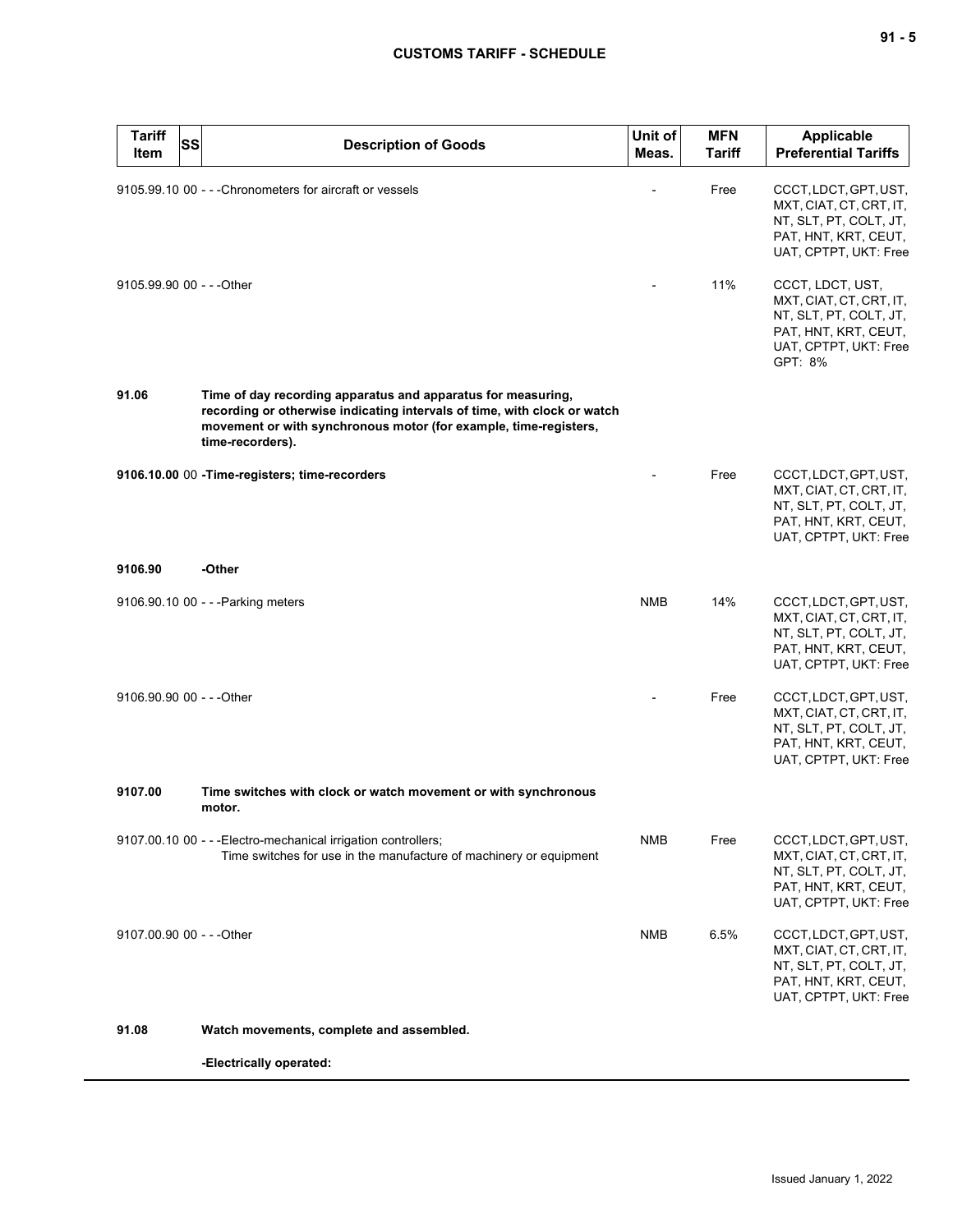| <b>Tariff</b><br><b>SS</b><br>Item | <b>Description of Goods</b>                                                                                                                                               | Unit of<br>Meas. | <b>MFN</b><br><b>Tariff</b> | Applicable<br><b>Preferential Tariffs</b>                                                                                   |
|------------------------------------|---------------------------------------------------------------------------------------------------------------------------------------------------------------------------|------------------|-----------------------------|-----------------------------------------------------------------------------------------------------------------------------|
|                                    | 9108.11.00 00 - - With mechanical display only or with a device to which a mechanical<br>display can be incorporated                                                      | <b>NMB</b>       | Free                        | CCCT, LDCT, GPT, UST,<br>MXT, CIAT, CT, CRT, IT,<br>NT, SLT, PT, COLT, JT,<br>PAT, HNT, KRT, CEUT,<br>UAT, CPTPT, UKT: Free |
|                                    | 9108.12.00 00 - - With opto-electronic display only                                                                                                                       | <b>NMB</b>       | Free                        | CCCT, LDCT, GPT, UST,<br>MXT, CIAT, CT, CRT, IT,<br>NT, SLT, PT, COLT, JT,<br>PAT, HNT, KRT, CEUT,<br>UAT, CPTPT, UKT: Free |
| 9108.19.00 00 - - Other            |                                                                                                                                                                           | <b>NMB</b>       | Free                        | CCCT, LDCT, GPT, UST,<br>MXT, CIAT, CT, CRT, IT,<br>NT, SLT, PT, COLT, JT,<br>PAT, HNT, KRT, CEUT,<br>UAT, CPTPT, UKT: Free |
|                                    | 9108.20.00 00 - With automatic winding                                                                                                                                    | <b>NMB</b>       | Free                        | CCCT, LDCT, GPT, UST,<br>MXT, CIAT, CT, CRT, IT,<br>NT, SLT, PT, COLT, JT,<br>PAT, HNT, KRT, CEUT,<br>UAT, CPTPT, UKT: Free |
| 9108.90.00 00 -Other               |                                                                                                                                                                           | <b>NMB</b>       | Free                        | CCCT, LDCT, GPT, UST,<br>MXT, CIAT, CT, CRT, IT,<br>NT, SLT, PT, COLT, JT,<br>PAT, HNT, KRT, CEUT,<br>UAT, CPTPT, UKT: Free |
| 91.09                              | Clock movements, complete and assembled.                                                                                                                                  |                  |                             |                                                                                                                             |
|                                    | 9109.10.00 00 - Electrically operated                                                                                                                                     | <b>NMB</b>       | Free                        | CCCT, LDCT, GPT, UST,<br>MXT, CIAT, CT, CRT, IT,<br>NT, SLT, PT, COLT, JT,<br>PAT, HNT, KRT, CEUT,<br>UAT, CPTPT, UKT: Free |
| 9109.90.00 00 - Other              |                                                                                                                                                                           | <b>NMB</b>       | Free                        | CCCT, LDCT, GPT, UST,<br>MXT, CIAT, CT, CRT, IT,<br>NT, SLT, PT, COLT, JT,<br>PAT, HNT, KRT, CEUT,<br>UAT, CPTPT, UKT: Free |
| 91.10                              | Complete watch or clock movements, unassembled or partly assembled<br>(movement sets); incomplete watch or clock movements, assembled;<br>rough watch or clock movements. |                  |                             |                                                                                                                             |
|                                    | -Of watches:                                                                                                                                                              |                  |                             |                                                                                                                             |
|                                    | 9110.11.00 00 - -Complete movements, unassembled or partly assembled (movement<br>sets)                                                                                   | NMB              | Free                        | CCCT, LDCT, GPT, UST,<br>MXT, CIAT, CT, CRT, IT,<br>NT, SLT, PT, COLT, JT,<br>PAT, HNT, KRT, CEUT,<br>UAT, CPTPT, UKT: Free |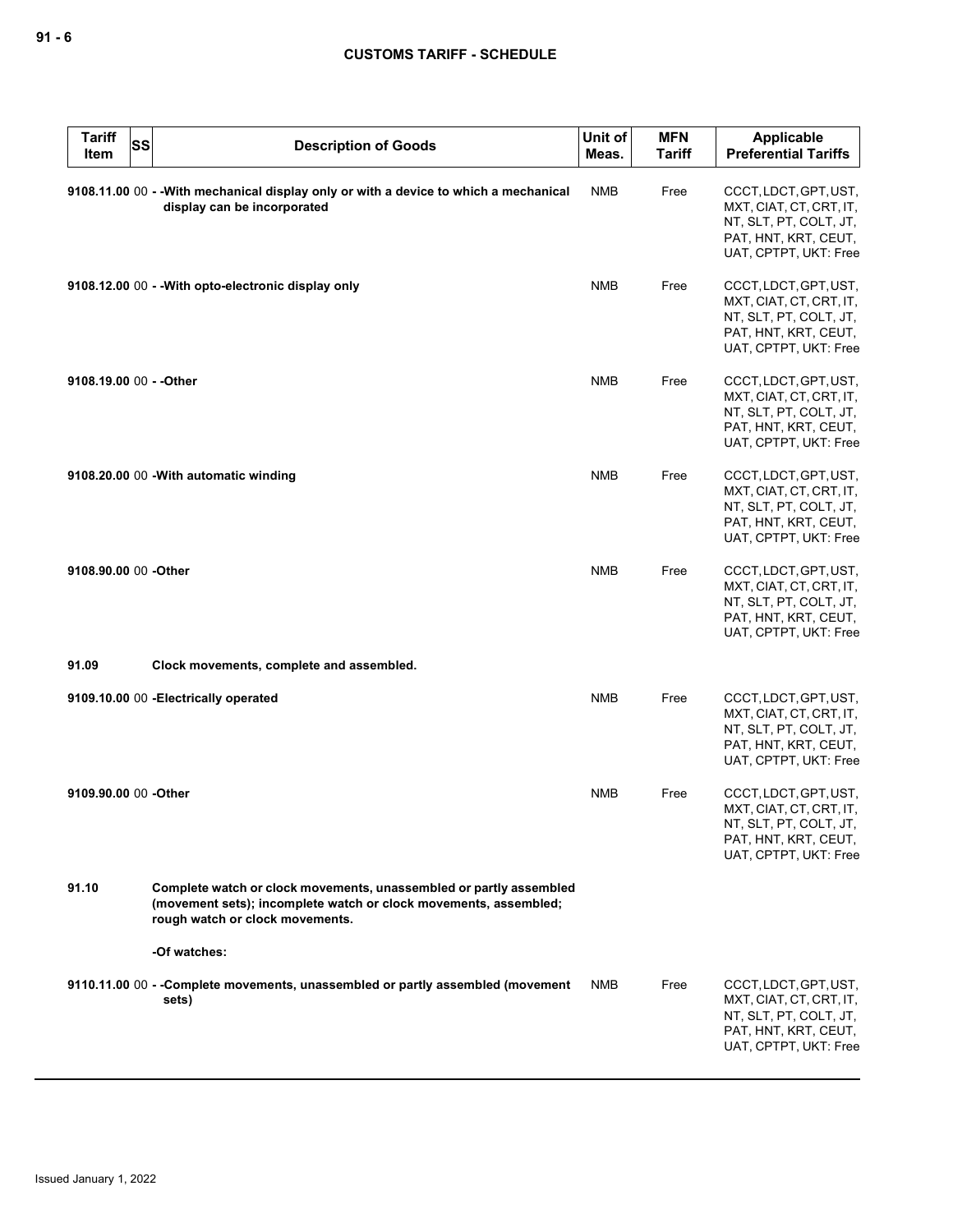| <b>Tariff</b><br>Item | SS<br><b>Description of Goods</b>                                                              | Unit of<br>Meas. | <b>MFN</b><br><b>Tariff</b> | <b>Applicable</b><br><b>Preferential Tariffs</b>                                                                            |
|-----------------------|------------------------------------------------------------------------------------------------|------------------|-----------------------------|-----------------------------------------------------------------------------------------------------------------------------|
|                       | 9110.12.00 00 - - Incomplete movements, assembled                                              | <b>NMB</b>       | Free                        | CCCT, LDCT, GPT, UST,<br>MXT, CIAT, CT, CRT, IT,<br>NT, SLT, PT, COLT, JT,<br>PAT, HNT, KRT, CEUT,<br>UAT, CPTPT, UKT: Free |
|                       | 9110.19.00 00 - - Rough movements                                                              |                  | Free                        | CCCT, LDCT, GPT, UST,<br>MXT, CIAT, CT, CRT, IT,<br>NT, SLT, PT, COLT, JT,<br>PAT, HNT, KRT, CEUT,<br>UAT, CPTPT, UKT: Free |
| 9110.90.00 00 -Other  |                                                                                                | <b>NMB</b>       | Free                        | CCCT, LDCT, GPT, UST,<br>MXT, CIAT, CT, CRT, IT,<br>NT, SLT, PT, COLT, JT,<br>PAT, HNT, KRT, CEUT,<br>UAT, CPTPT, UKT: Free |
| 91.11                 | Watch cases and parts thereof.                                                                 |                  |                             |                                                                                                                             |
|                       | 9111.10.00 00 - Cases of precious metal or of metal clad with precious metal                   | <b>NMB</b>       | Free                        | CCCT, LDCT, GPT, UST,<br>MXT, CIAT, CT, CRT, IT,<br>NT, SLT, PT, COLT, JT,<br>PAT, HNT, KRT, CEUT,<br>UAT, CPTPT, UKT: Free |
|                       | 9111.20.00 00 - Cases of base metal, whether or not gold- or silver-plated                     | <b>NMB</b>       | Free                        | CCCT, LDCT, GPT, UST,<br>MXT, CIAT, CT, CRT, IT,<br>NT, SLT, PT, COLT, JT,<br>PAT, HNT, KRT, CEUT,<br>UAT, CPTPT, UKT: Free |
|                       | 9111.80.00 00 - Other cases                                                                    | <b>NMB</b>       | Free                        | CCCT, LDCT, GPT, UST,<br>MXT, CIAT, CT, CRT, IT,<br>NT, SLT, PT, COLT, JT,<br>PAT, HNT, KRT, CEUT,<br>UAT, CPTPT, UKT: Free |
| 9111.90.00 00 - Parts |                                                                                                |                  | Free                        | CCCT, LDCT, GPT, UST,<br>MXT, CIAT, CT, CRT, IT,<br>NT, SLT, PT, COLT, JT,<br>PAT, HNT, KRT, CEUT,<br>UAT, CPTPT, UKT: Free |
| 91.12                 | Clock cases and cases of a similar type for other goods of this Chapter,<br>and parts thereof. |                  |                             |                                                                                                                             |
| 9112.20.00 00 -Cases  |                                                                                                | <b>NMB</b>       | Free                        | CCCT, LDCT, GPT, UST,<br>MXT, CIAT, CT, CRT, IT,<br>NT, SLT, PT, COLT, JT,<br>PAT, HNT, KRT, CEUT,<br>UAT, CPTPT, UKT: Free |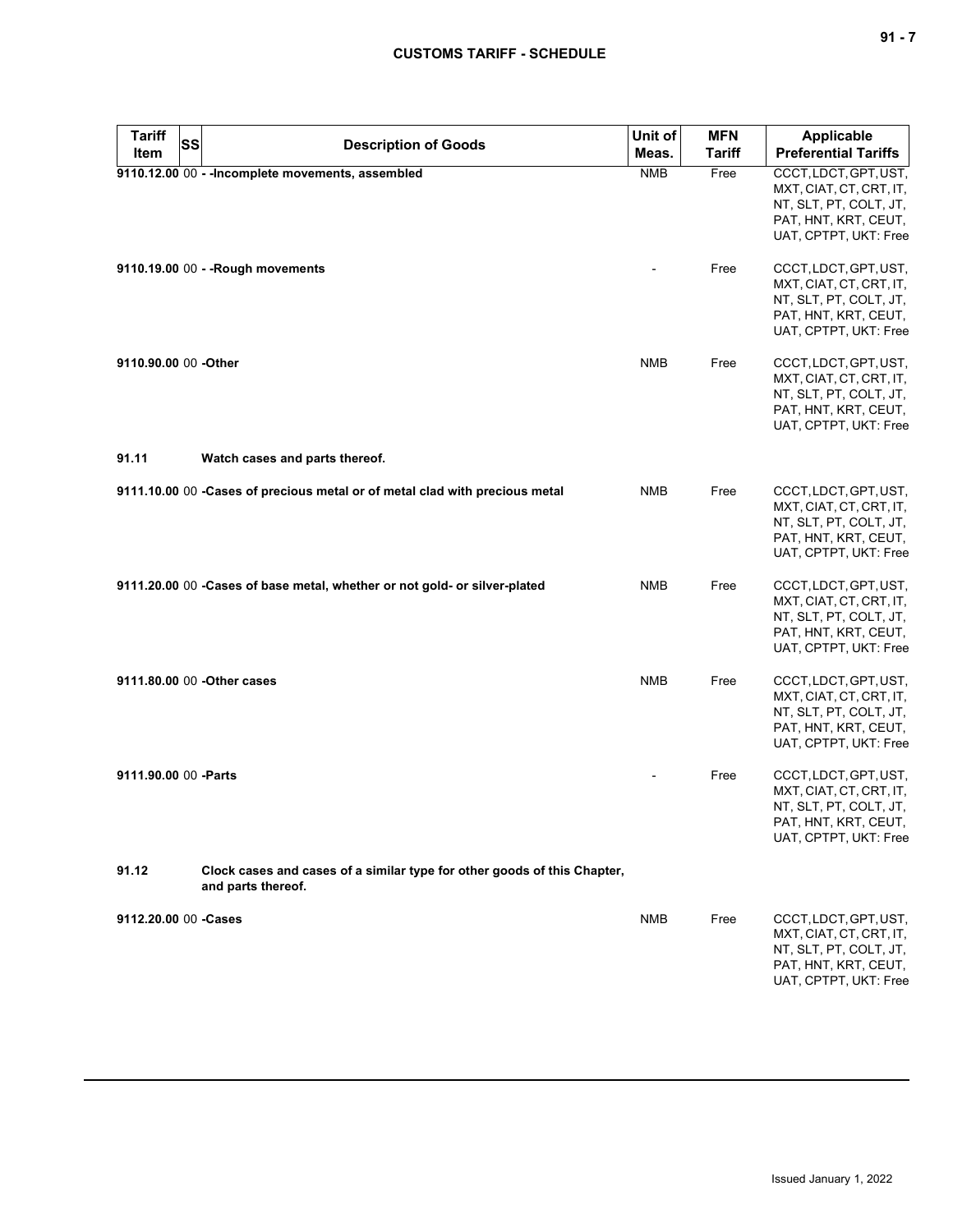| <b>Tariff</b><br><b>SS</b> |                                                                   | Unit of | <b>MFN</b>    | <b>Applicable</b>                                                                                                                 |
|----------------------------|-------------------------------------------------------------------|---------|---------------|-----------------------------------------------------------------------------------------------------------------------------------|
| Item                       | <b>Description of Goods</b>                                       | Meas.   | <b>Tariff</b> | <b>Preferential Tariffs</b>                                                                                                       |
| 9112.90.00 00 -Parts       |                                                                   |         | Free          | CCCT, LDCT, GPT, UST,<br>MXT, CIAT, CT, CRT, IT,<br>NT, SLT, PT, COLT, JT,<br>PAT, HNT, KRT, CEUT,<br>UAT, CPTPT, UKT: Free       |
| 91.13                      | Watch straps, watch bands and watch bracelets, and parts thereof. |         |               |                                                                                                                                   |
| 9113.10                    | -Of precious metal or of metal clad with precious metal           |         |               |                                                                                                                                   |
|                            | 9113.10.10 00 - - - For use in the manufacture of watches         |         | Free          | CCCT, LDCT, GPT, UST,<br>MXT, CIAT, CT, CRT, IT,<br>NT, SLT, PT, COLT, JT,<br>PAT, HNT, KRT, CEUT,<br>UAT, CPTPT, UKT: Free       |
| 9113.10.90 00 - - - Other  |                                                                   |         | 4.5%          | CCCT, LDCT, GPT, UST,<br>MXT, CIAT, CT, CRT, IT,<br>NT, SLT, PT, COLT, JT,<br>PAT, HNT, KRT, CEUT,<br>UAT, CPTPT, UKT: Free       |
| 9113.20                    | -Of base metal, whether or not gold- or silver-plated             |         |               |                                                                                                                                   |
|                            | 9113.20.10 00 - - - For use in the manufacture of watches         |         | Free          | CCCT, LDCT, GPT, UST,<br>MXT, CIAT, CT, CRT, IT,<br>NT, SLT, PT, COLT, JT,<br>PAT, HNT, KRT, CEUT,<br>UAT, CPTPT, UKT: Free       |
| 9113.20.90 00 - - - Other  |                                                                   |         | 5%            | CCCT, LDCT, UST,<br>MXT, CIAT, CT, CRT, IT,<br>NT, SLT, PT, COLT, JT,<br>PAT, HNT, KRT, CEUT,<br>UAT, CPTPT, UKT: Free<br>GPT: 5% |
| 9113.90.00                 | -Other                                                            |         | Free          | CCCT, LDCT, GPT, UST,<br>MXT, CIAT, CT, CRT, IT,<br>NT, SLT, PT, COLT, JT,<br>PAT, HNT, KRT, CEUT,<br>UAT, CPTPT, UKT: Free       |
| 91.14                      | Other clock or watch parts.                                       |         |               |                                                                                                                                   |
| 9114.30.00 00 -Dials       |                                                                   |         | Free          | CCCT, LDCT, GPT, UST,<br>MXT, CIAT, CT, CRT, IT,<br>NT, SLT, PT, COLT, JT,<br>PAT, HNT, KRT, CEUT,                                |
|                            |                                                                   |         |               | UAT, CPTPT, UKT: Free                                                                                                             |

 $\frac{1}{1}$